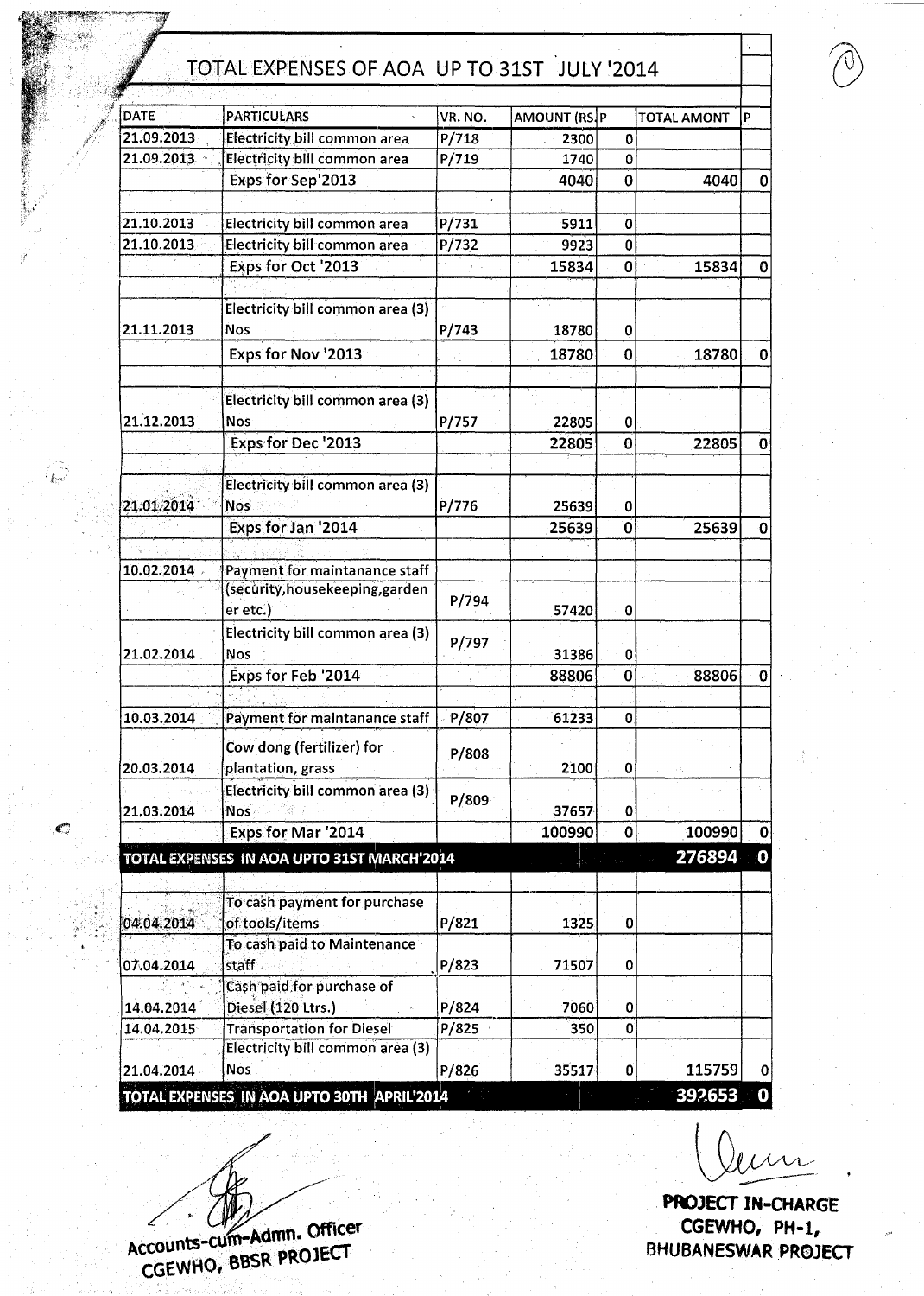| Ý          |                                                 |       |       |        |        |   |
|------------|-------------------------------------------------|-------|-------|--------|--------|---|
| /8.05.2014 | To cash paid to Maintenance<br>staff            | P/836 | 81584 |        |        |   |
| 12.05.2014 | Cash paid for purchase of<br>Diesel (240 Ltrs.) | P/837 | 14107 | 0      |        |   |
| 12.05.2014 | <b>Transportation for Diesel</b>                | P/838 | 350   | 0      |        |   |
| 14.05.2014 | Cash paid for purchase tools<br>etc.            | P/839 | 560   | 0      |        |   |
| 21.05.2014 | Electricity bill common area (3)<br><b>Nos</b>  | P/843 | 38530 | o      | 135131 | 0 |
|            | TOTAL EXPENSES IN AOA UPTO 31st MAY'2014        |       |       | 527784 |        |   |

| TOTAL EXPENSES IN AOA UPTO 30th JUNE'2014 |                                                                            |       |       |             | 708556 | $\overline{0}$ |
|-------------------------------------------|----------------------------------------------------------------------------|-------|-------|-------------|--------|----------------|
| 30.06.2014                                | payment made for local<br>conveyance for arrangement of<br>Meeting (GBM)   | P/862 | 896   | - 0         | 180772 | 0              |
| 21.06.2014                                | Payment made for Car hirling<br>from 13.06.14 to 15.06.14 for<br>DD(A) GBM | P/859 | 4950  | 0           |        |                |
| 21.06.2014                                | Ch. Payment made to CESU for<br>electricity bill common                    | P/858 | 37122 | $\mathbf 0$ |        |                |
| 20.06.2014                                | Cash paid to Tent house for<br><b>GBM</b>                                  | P/857 | 10550 | 0           |        |                |
| 20.06.2014                                | Cash paid for photographer<br>whole proces with DVD &<br>printing for GBM  | P/856 | 3500  | Ó           |        |                |
| 18.06.2014                                | Cash paid for purchase of Cold<br>drink, water & disposal glass<br>for GBM | P/855 | 5325  | $\mathbf 0$ |        |                |
| 18.06.2014                                | Cash paid for the purchase of<br>240 Ltrs Diesel for DG                    | P/854 | 14805 | 0           |        |                |
| 14.06.2014                                | Cash paid for Ice for cold drink<br>and water for GBM                      | P/853 | 560   | 0           |        |                |
| 12.06.2014                                | Cash paid for purchase of Tools<br>for DG sets                             | P/852 | 1483  | 0           |        |                |
| 12.06.2014                                | Cash paid for purchase of<br>Engine Oil for DG sets                        | P/851 | 13964 | 0           |        |                |
| 06.06.2014                                | To cash paid to Maintenance<br>staff                                       | P/849 | 87617 | O           |        |                |

BHUBANESWAR. PReJECT ACC()Ullts~ ' , n. Officer , ~.~;CG'6Wtl(j,BBSRMOJECT ~";:';' *'s;.{··;* :':: ':t ';~;:,":;'.::.?"" .' ''',~'' .- ,., -, '

 $\sim$  (  $\sim$  0)] and  $\sim$  10  $\sim$  10  $\sim$ *i:-,r;'* . ~ :,;';t<,

PROJECT IN-CHARGE CGEWHO, PH-1,<br>BHUBANESWAR PROJECT

.~

"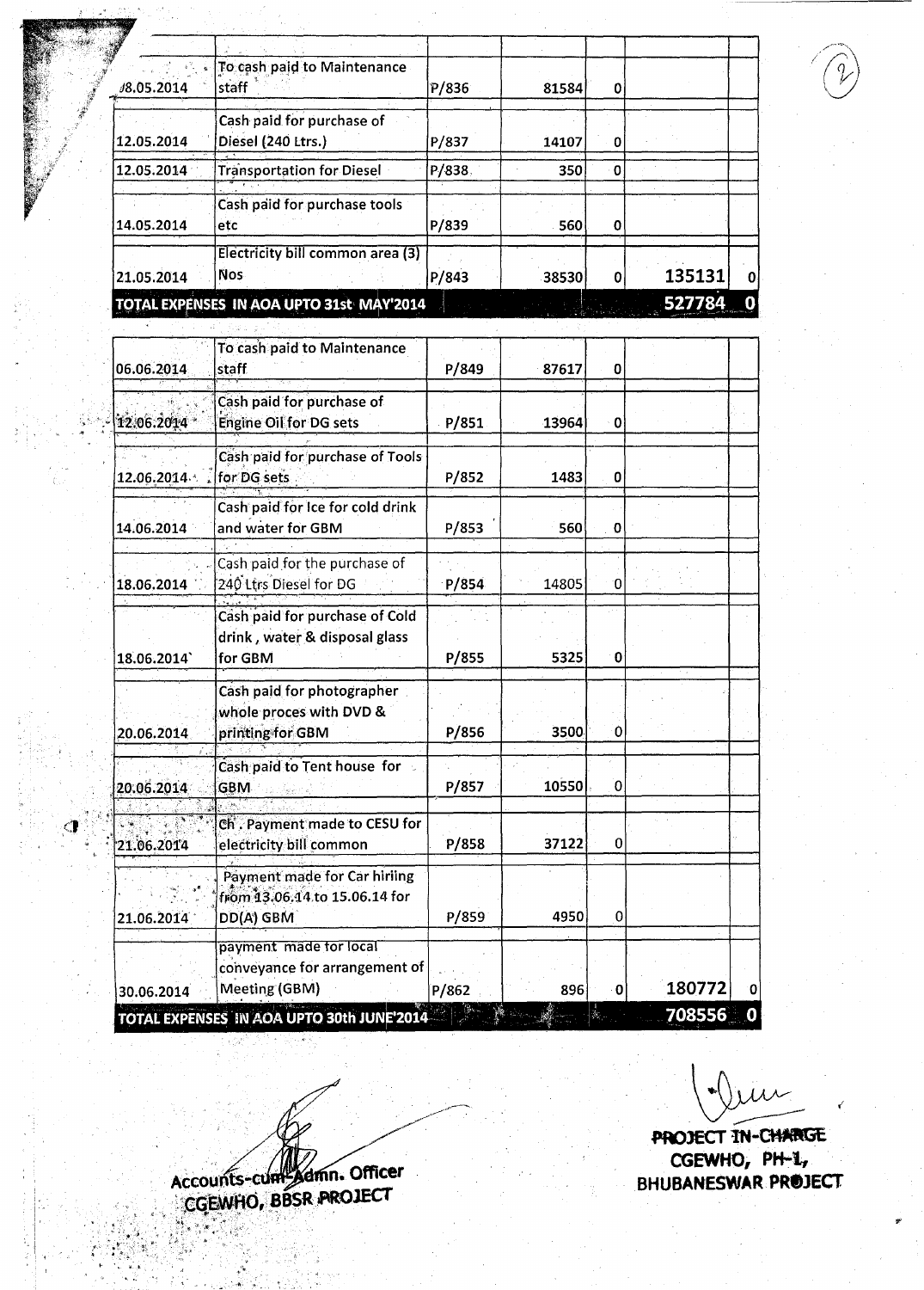| To cash paid to Maintenance<br>207.2014<br>staff<br>P/869<br>82352<br> 0                                 |               |
|----------------------------------------------------------------------------------------------------------|---------------|
| Cash paid for the purchase of                                                                            |               |
| 12.07.2014<br>120 Ltrs Diesel for DG<br>P/870<br>7478<br>.OI                                             |               |
| 12.07.2014<br><b>Transportation for Diesel</b><br>P/871<br>$\mathbf{0}$<br>200                           |               |
| Purchase of float valve for U/G<br>warter Pump<br>P/872<br>14.07.2014<br>1350<br>0                       |               |
| Cash paid for the purchase of<br>19:07.2014<br>120 Ltrs Diesel for DG<br>P/875<br>7478<br>ΙOΙ            |               |
| 19.07.2014<br><b>Transportation for Diesel</b><br>P/876<br>0I<br>200                                     |               |
| Ch: Payment made to CESU for<br>electricity bill common meter<br>22.07.2014<br>P/877<br>41642<br>0l      |               |
| Cash paid for the purchase of<br>22.07.2014<br>control unit for DG Sets<br>P/878<br>13362<br> 0          |               |
| payment made for local<br>conveyance for for purchase of                                                 |               |
| P/879<br>22.07.2014<br>control unit<br>248<br> 0                                                         |               |
| Cash paid for purchase of<br>Horticulture & house keeping<br>P/880<br>935<br>[0]<br>23.07.2014<br> items |               |
| Cash paid to Kirloskar service                                                                           | 156930<br>-01 |
| charges<br>P/881<br>26.07.2014<br>1685<br>Οİ                                                             |               |

**Accounts-cum-Admn. Officer BHUBANESWAR PROJECT** , **'tc;EWRO,BBSR PROJECT**

 $, \, \cdot \,$  . , "

,-, t ' ••;'

PROJECT IN-CHARGE CGEWHO, PH-1,<br>BHUBANESWAR PROJECT